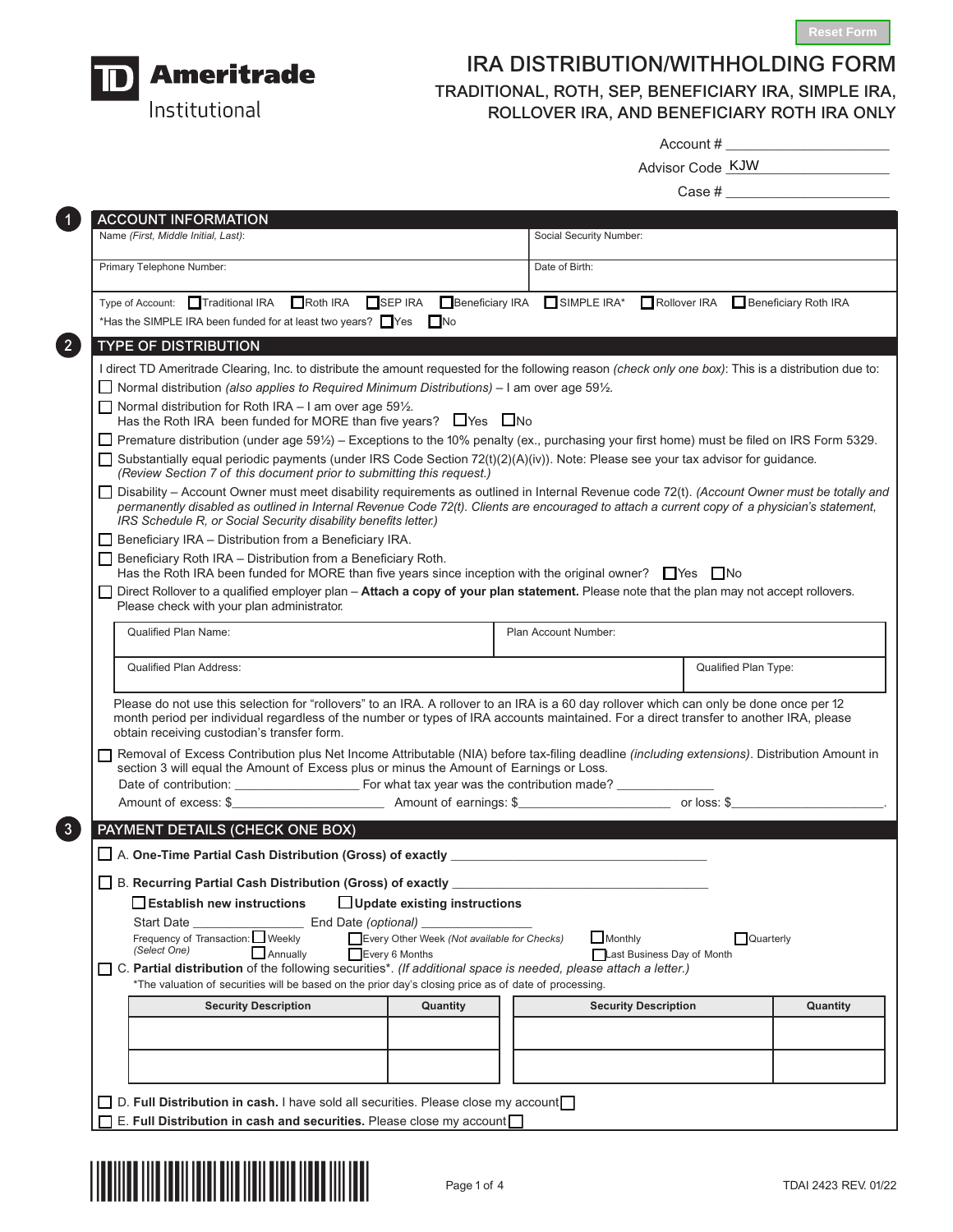| $\Box$ B. Send check                                                                                                                                                                                                                                                                                                                                                                                                                                                                                                                                                                                                                                                                                |                                                 |        |                                           |                 |                |
|-----------------------------------------------------------------------------------------------------------------------------------------------------------------------------------------------------------------------------------------------------------------------------------------------------------------------------------------------------------------------------------------------------------------------------------------------------------------------------------------------------------------------------------------------------------------------------------------------------------------------------------------------------------------------------------------------------|-------------------------------------------------|--------|-------------------------------------------|-----------------|----------------|
| □ U.S. First Class Mail □ Overnight (fees may apply) - Available for One Time Requests Only                                                                                                                                                                                                                                                                                                                                                                                                                                                                                                                                                                                                         |                                                 |        |                                           |                 |                |
| Address of Record                                                                                                                                                                                                                                                                                                                                                                                                                                                                                                                                                                                                                                                                                   |                                                 |        |                                           |                 |                |
| To Alternate Payee and/or Alternate address (complete section below)                                                                                                                                                                                                                                                                                                                                                                                                                                                                                                                                                                                                                                |                                                 |        |                                           |                 |                |
| □ This is a Charitable Donation                                                                                                                                                                                                                                                                                                                                                                                                                                                                                                                                                                                                                                                                     | □ Check this box if Donation is to be anonymous |        |                                           |                 |                |
| Payee Name (if Applicable):                                                                                                                                                                                                                                                                                                                                                                                                                                                                                                                                                                                                                                                                         |                                                 |        | Care of (optional for alternate address): |                 |                |
| Address:                                                                                                                                                                                                                                                                                                                                                                                                                                                                                                                                                                                                                                                                                            |                                                 |        |                                           |                 |                |
| City:                                                                                                                                                                                                                                                                                                                                                                                                                                                                                                                                                                                                                                                                                               |                                                 | State: |                                           | ZIP Code:       |                |
| Additional Information (if Applicable):                                                                                                                                                                                                                                                                                                                                                                                                                                                                                                                                                                                                                                                             |                                                 |        |                                           |                 |                |
| $\Box$ C. Electronic                                                                                                                                                                                                                                                                                                                                                                                                                                                                                                                                                                                                                                                                                |                                                 |        |                                           |                 |                |
| Wire Funds (fees may apply) - Available for One Time Requests Only                                                                                                                                                                                                                                                                                                                                                                                                                                                                                                                                                                                                                                  |                                                 |        | $\triangleright$ ACH Funds                | $\Box$ Checking | $\Box$ Savings |
| Name on Bank Account (list name as it appears at bank and if name contains initials, please provide full name):                                                                                                                                                                                                                                                                                                                                                                                                                                                                                                                                                                                     |                                                 |        |                                           |                 |                |
| <b>Bank Account Number:</b>                                                                                                                                                                                                                                                                                                                                                                                                                                                                                                                                                                                                                                                                         |                                                 |        | ABA Routing Transit Number:               |                 |                |
| Bank Name:                                                                                                                                                                                                                                                                                                                                                                                                                                                                                                                                                                                                                                                                                          |                                                 |        |                                           |                 |                |
|                                                                                                                                                                                                                                                                                                                                                                                                                                                                                                                                                                                                                                                                                                     |                                                 |        |                                           |                 |                |
|                                                                                                                                                                                                                                                                                                                                                                                                                                                                                                                                                                                                                                                                                                     |                                                 |        |                                           |                 |                |
| Please provide the following information if the request is a wire to an escrow/mortgage or brokerage account:<br>For Further Credit to Name (if name contains initials, please provide full name):                                                                                                                                                                                                                                                                                                                                                                                                                                                                                                  |                                                 |        |                                           |                 |                |
| For Further Credit to:                                                                                                                                                                                                                                                                                                                                                                                                                                                                                                                                                                                                                                                                              |                                                 |        | Brokerage Account #                       |                 |                |
| TAX WITHHOLDING ELECTION (REQUIRED)                                                                                                                                                                                                                                                                                                                                                                                                                                                                                                                                                                                                                                                                 |                                                 |        |                                           |                 |                |
| Form W-4P/OMB NO. 1545-0074                                                                                                                                                                                                                                                                                                                                                                                                                                                                                                                                                                                                                                                                         |                                                 |        |                                           |                 |                |
| <b>FEDERAL WITHHOLDING SECTION</b>                                                                                                                                                                                                                                                                                                                                                                                                                                                                                                                                                                                                                                                                  |                                                 |        |                                           |                 |                |
| Please withhold taxes from my distribution at a rate of: _______% or \$___________________________(not less than 10% of total distribution).<br>□ elect NOT to have federal income tax withheld.                                                                                                                                                                                                                                                                                                                                                                                                                                                                                                    |                                                 |        |                                           |                 |                |
| If this election is not completed, federal income tax will be withheld at a rate of 10% of your withdrawal.                                                                                                                                                                                                                                                                                                                                                                                                                                                                                                                                                                                         |                                                 |        |                                           |                 |                |
| <b>STATE WITHHOLDING SECTION</b>                                                                                                                                                                                                                                                                                                                                                                                                                                                                                                                                                                                                                                                                    |                                                 |        |                                           |                 |                |
| ☑ Please withhold taxes from my distribution at a rate of: ________% or \$__                                                                                                                                                                                                                                                                                                                                                                                                                                                                                                                                                                                                                        |                                                 |        |                                           |                 |                |
| □ l elect NOT to have state income tax withheld.<br>If you do not make an election, we will automatically apply withholding (if required) at the maximum rate based on your state of residency.                                                                                                                                                                                                                                                                                                                                                                                                                                                                                                     |                                                 |        |                                           |                 |                |
| <b>MICHIGAN &amp; CONNECTICUT RESIDENTS ONLY</b>                                                                                                                                                                                                                                                                                                                                                                                                                                                                                                                                                                                                                                                    |                                                 |        |                                           |                 |                |
| You must submit the MI or CT W-4P if you wish to opt out of state income tax withholding. Otherwise you will be withheld upon at the state's<br>minimum requirement.                                                                                                                                                                                                                                                                                                                                                                                                                                                                                                                                |                                                 |        |                                           |                 |                |
| Important notice: Any withdrawal from your Custodial IRA is subject to federal income tax withholding unless you elect not to have withholding<br>apply. Withholding will apply to the entire withdrawal since the entire withdrawal may be included in your income that is subject to federal<br>income tax. You may elect not to have withholding apply to your withdrawal payments by completing and dating this election and returning it to                                                                                                                                                                                                                                                    |                                                 |        |                                           |                 |                |
| TD Ameritrade Clearing, Inc.<br>If you elect not to have withholding apply to your withdrawal payments, or if you do not have enough federal income tax withheld from your<br>withdrawal, you may be responsible for payment of estimated tax. You may incur penalties under the estimated tax rules if your withholding<br>and estimated tax payments are not sufficient. Even if you elect not to have federal income tax withheld, you are liable for payment of federal<br>income tax on the taxable portion of your withdrawal. You may also be subject to tax penalties under the estimated tax payment rules if your<br>payments of estimated tax and withholding, if any, are not adequate. |                                                 |        |                                           |                 |                |
| In some cases, you may elect not to have state tax withheld, or you may tell us how much you would like us to withhold. In other cases,<br>TD Ameritrade Clearing, Inc. is required by federal and/or state statutes to withhold a percentage of your IRA distribution for income tax purposes.                                                                                                                                                                                                                                                                                                                                                                                                     |                                                 |        |                                           |                 |                |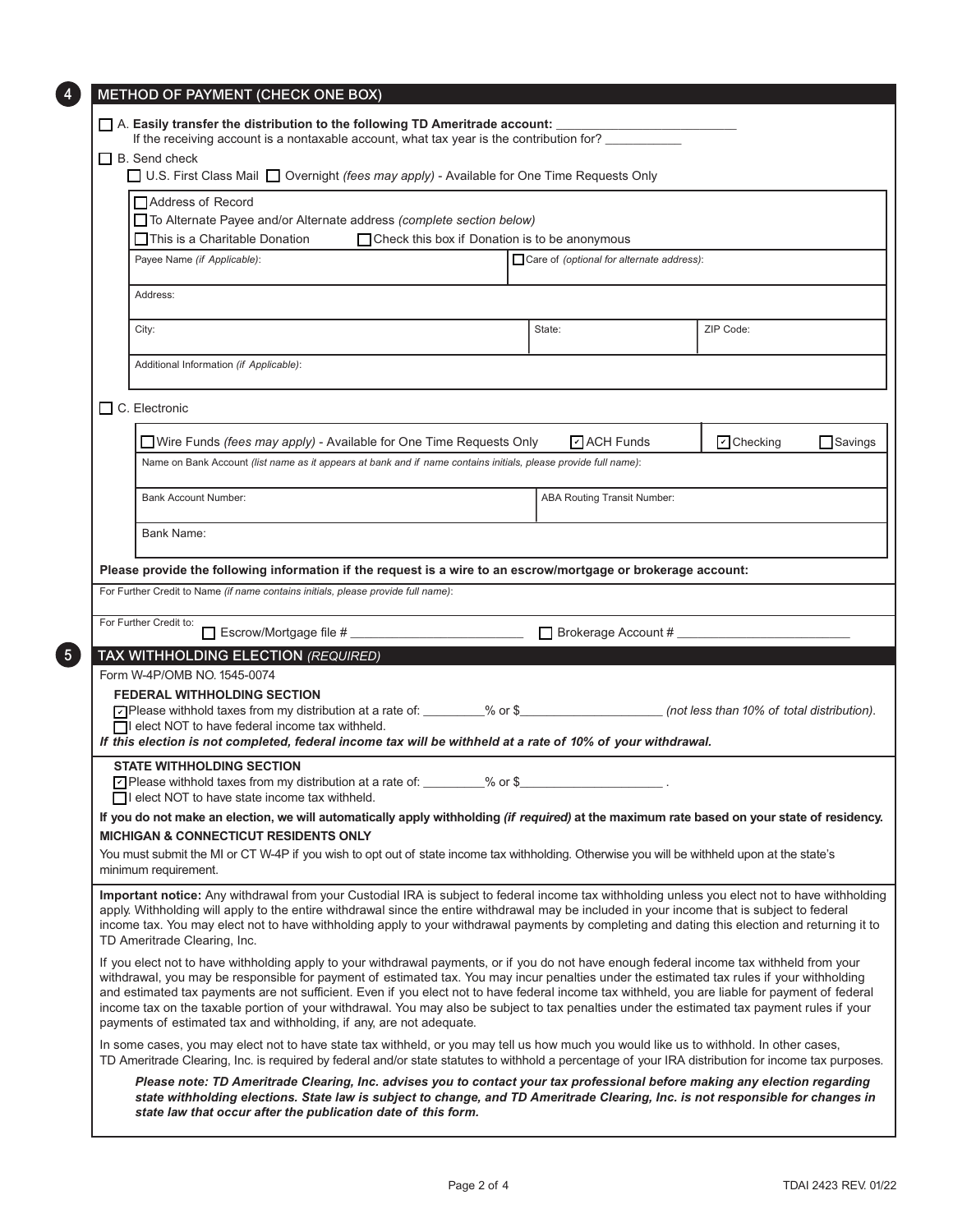## ACCOUNT OWNER AUTHORIZATION

Please distribute cash and/or securities from my Traditional IRA, Roth IRA, SEP IRA, Beneficiary IRA, SIMPLE IRA, Rollover IRA, or Beneficiary Roth IRA in the manner and for the reasons stated above. I certify that this withdrawal complies with the provisions of the Traditional IRA, Roth IRA, SEP IRA, Beneficiary IRA, SIMPLE IRA, Rollover IRA, or Beneficiary Roth IRA, and the Internal Revenue Service Code. TD Ameritrade and its affiliates may rely on my certification without further investigation or inquiry.

Account Owner's Printed Name:

66

7

✗Account Owner's Signature: \_\_\_\_\_\_\_\_\_\_\_\_\_\_\_\_\_\_\_\_\_\_\_\_\_\_\_\_\_\_\_\_\_\_\_\_\_\_\_\_\_\_\_\_\_\_\_\_\_\_\_\_\_\_\_\_\_\_\_\_\_\_\_\_\_\_\_\_\_\_ Date: \_\_\_\_\_\_\_\_\_\_\_\_\_\_\_\_\_\_\_\_\_\_\_\_\_\_

72(T) SUBSTANTIALLY EQUAL PERIODIC PAYMENTS EXCEPTIONS

In consideration of TD Ameritrade, Inc. reporting this series of distributions on Tax Form 1099-R Box 7 as a Code 2, please review the following:

- Once this payment series begins, generally, the payment schedule may not be altered for a period of five years (60 months) or attainment of age 59½, whichever is longer.
- Funds may not be added or subtracted from the account in any way including contributions, transfers in or out, and distributions from the account other than the calculated payment once the payment period is complete.
- The account you are requesting this payment schedule for must have sufficient cash funds for the distribution. A missed payment not corrected by year's end constitutes an alteration of the schedule and will terminate the exception.
- Please consult with a financial or tax professional before submitting this request.

### IMPORTANT INFORMATION REGARDING DISTRIBUTIONS

#### **GENERAL INFORMATION**

You must supply all requested information so the Custodian or Trustee can do the proper tax reporting. You may not request a distribution on behalf of another beneficiary.

- When requesting cash distributions, there must be enough cash available in the money market or cash balance. Also, if you are requesting tax to be withheld from a stock distribution, you must have sufficient cash available in the money market or cash balance to meet the percentage you have elected to be withheld.
- If there is not enough cash available in the money market or cash balance and you choose to liquidate securities, a distribution cannot be issued until the trade settles.
- When requesting securities to be distributed and transferred to a nonretirement account, please be sure there are enough shares in the account to fulfill your request.
- The following items are not eligible to be delivered in certificate form:
	- Mutual Fund Certificates
	- CDs (Certificates of Deposit)
- Limited Partnerships
- Fractional Shares

#### **REASON FOR DISTRIBUTION**

You are required to give the reason for taking the withdrawal from the Traditional IRA, Roth IRA, SEP IRA, Beneficiary IRA, SIMPLE IRA, Rollover IRA, or Beneficiary Roth IRA ("Retirement Account"). If more than one reason applies, you must complete a separate Withdrawal Statement for each reason.

- A. If you have attained age 59½, you are eligible for a normal distribution. You are responsible for taking the annual minimum distribution upon your attainment of the RMD Age. You will have to pay the IRS a 50% penalty tax if you fail to take the required minimum distribution on time. The required minimum distribution does not apply to Roth IRAs.
- B. If you are under age 59½ and take a distribution from your Retirement Account, including a distribution you intend to roll over, it will generally constitute an early distribution. Unless an exception to the penalty applies, you must report the early distribution on Form 5329 and pay the appropriate penalty tax. In addition, the Custodian or Trustee may impose substantial penalties for early withdrawal of time deposits. Account owners who roll an early distribution over into another allowable Retirement Account need not file Form 5329.
- C. If you are under age 59½ and take "substantially equal periodic payments" (as defined in Internal Revenue Code Section 72(t)(2)(A)(iv)) from your Retirement Account, you may qualify for an exception to the early distribution penalty. The Custodian or Trustee, however, may impose substantial penalties for early withdrawal of time deposits.
- D. You may take a distribution due to disability if you are unable to engage in any gainful activity by reason of any medically determinable physical or mental impairment which can be expected to result in death or be of indefinite duration.
- E. If you are requesting a distribution as a beneficiary, you must furnish proof, in a form acceptable to the Custodian or Trustee, to verify your entitlement to receive the distribution. This verification should be used by surviving spouse's beneficiaries electing to treat the Retirement Account as their own.
- F. You may roll assets over from an IRA into an Employer-sponsored retirement plan if the option is available by the employer's plan document.

#### **PAYMENT AMOUNT**

You must include all amounts you receive from the Retirement Account in your gross income except amounts attributable to nondeductible contributions and amounts rolled back into a Retirement Account. You will receive distribution reports from the Custodian or Trustee to assist you with reporting this income. You are required to take a minimum distribution from your Retirement Account by April 1 of the year following the year you attain the RMD Age and the end of that year and of each year thereafter. The minimum distribution for any taxable year is equal to the amount obtained by dividing the account balance at the end of the preceding year by your life expectancy or the joint life expectancy of you and your spousal beneficiary, if he or she is 10 or more years younger than you are.